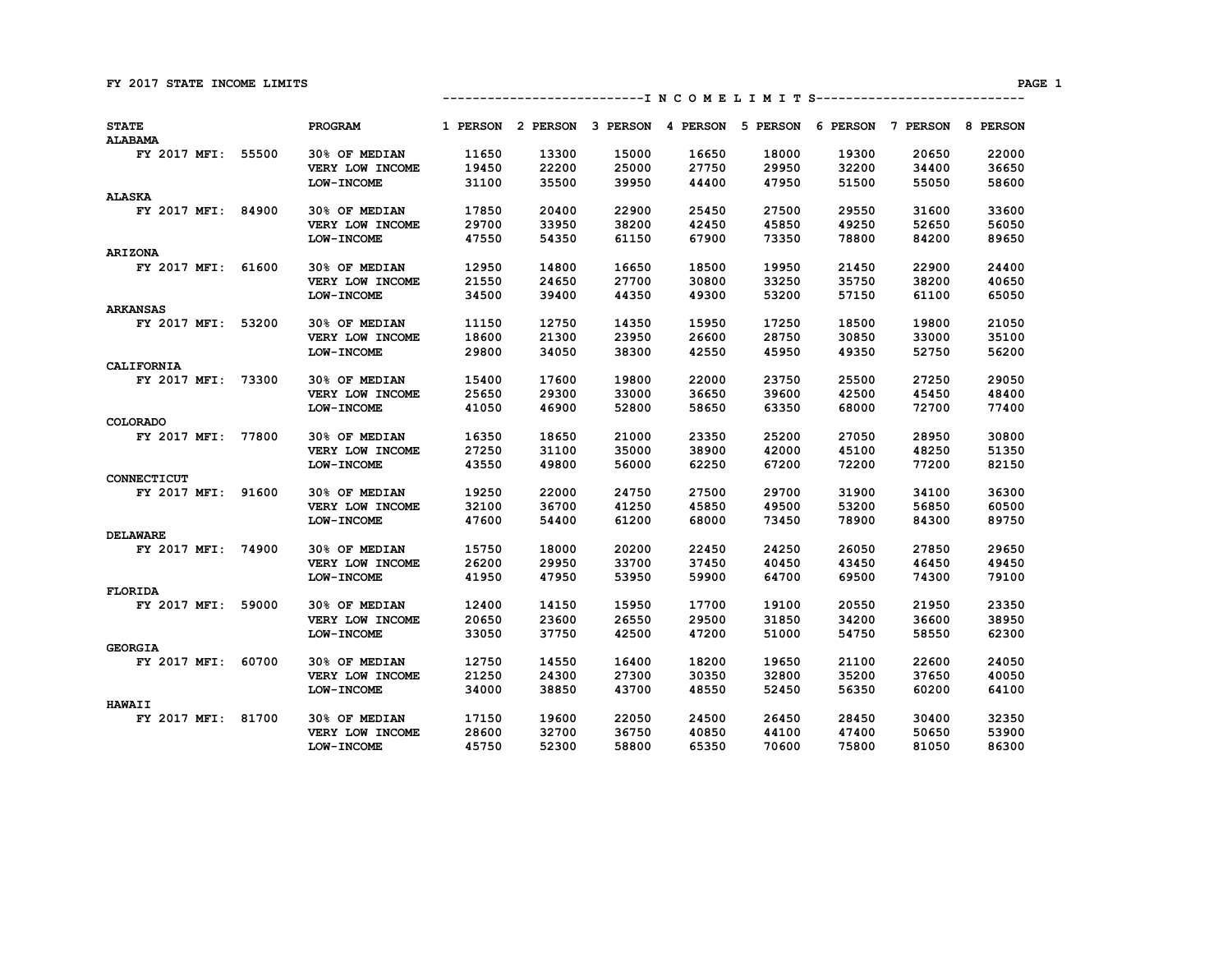| <b>STATE</b><br><b>IDAHO</b> |       | PROGRAM              | 1 PERSON | 2 PERSON | 3 PERSON | 4 PERSON | 5 PERSON | 6 PERSON | 7 PERSON | 8 PERSON |
|------------------------------|-------|----------------------|----------|----------|----------|----------|----------|----------|----------|----------|
| FY 2017 MFI:                 | 59900 | 30% OF MEDIAN        | 12600    | 14400    | 16150    | 17950    | 19400    | 20850    | 22300    | 23700    |
|                              |       | VERY LOW INCOME      | 20950    | 23950    | 26950    | 29950    | 32350    | 34750    | 37150    | 39550    |
|                              |       | LOW-INCOME           | 33550    | 38350    | 43150    | 47900    | 51750    | 55600    | 59400    | 63250    |
| <b>ILLINOIS</b>              |       |                      |          |          |          |          |          |          |          |          |
| FY 2017 MFI:                 | 74100 | 30% OF MEDIAN        | 15550    | 17800    | 20000    | 22250    | 24000    | 25800    | 27550    | 29350    |
|                              |       | VERY LOW INCOME      | 25950    | 29650    | 33350    | 37050    | 40000    | 43000    | 45950    | 48900    |
|                              |       | <b>LOW-INCOME</b>    | 41500    | 47400    | 53350    | 59300    | 64000    | 68750    | 73500    | 78250    |
| INDIANA                      |       |                      |          |          |          |          |          |          |          |          |
| FY 2017 MFI:                 | 62700 | 30% OF MEDIAN        | 13150    | 15050    | 16950    | 18800    | 20300    | 21800    | 23300    | 24850    |
|                              |       | VERY LOW INCOME      | 21950    | 25100    | 28200    | 31350    | 33850    | 36350    | 38850    | 41400    |
|                              |       | <b>LOW-INCOME</b>    | 35100    | 40150    | 45150    | 50150    | 54150    | 58200    | 62200    | 66200    |
| <b>IOWA</b>                  |       |                      |          |          |          |          |          |          |          |          |
| FY 2017 MFI:                 | 69900 | <b>30% OF MEDIAN</b> | 14700    | 16800    | 18850    | 20950    | 22650    | 24350    | 26000    | 27700    |
|                              |       | VERY LOW INCOME      | 24450    | 27950    | 31450    | 34950    | 37750    | 40550    | 43350    | 46150    |
|                              |       | LOW-INCOME           | 39150    | 44750    | 50350    | 55900    | 60400    | 64850    | 69350    | 73800    |
| <b>KANSAS</b>                |       |                      |          |          |          |          |          |          |          |          |
| FY 2017 MFI:                 | 68500 | 30% OF MEDIAN        | 14400    | 16450    | 18500    | 20550    | 22200    | 23850    | 25500    | 27150    |
|                              |       | VERY LOW INCOME      | 24000    | 27400    | 30850    | 34250    | 37000    | 39750    | 42450    | 45200    |
|                              |       | <b>LOW-INCOME</b>    | 38350    | 43850    | 49300    | 54800    | 59200    | 63550    | 67950    | 72350    |
| <b>KENTUCKY</b>              |       |                      |          |          |          |          |          |          |          |          |
| FY 2017 MFI:                 | 56500 | 30% OF MEDIAN        | 11850    | 13550    | 15250    | 16950    | 18300    | 19650    | 21000    | 22350    |
|                              |       | VERY LOW INCOME      | 19800    | 22600    | 25450    | 28250    | 30500    | 32750    | 35050    | 37300    |
|                              |       | <b>LOW-INCOME</b>    | 31650    | 36150    | 40700    | 45200    | 48800    | 52450    | 56050    | 59650    |
| LOUISIANA                    |       |                      |          |          |          |          |          |          |          |          |
| FY 2017 MFI:                 | 58400 | 30% OF MEDIAN        | 12250    | 14000    | 15750    | 17500    | 18900    | 20300    | 21700    | 23150    |
|                              |       | VERY LOW INCOME      | 20450    | 23350    | 26300    | 29200    | 31550    | 33850    | 36200    | 38550    |
|                              |       | LOW-INCOME           | 32700    | 37400    | 42050    | 46700    | 50450    | 54200    | 57950    | 61650    |
| <b>MAINE</b>                 |       |                      |          |          |          |          |          |          |          |          |
| FY 2017 MFI:                 | 64000 | 30% OF MEDIAN        | 13450    | 15350    | 17300    | 19200    | 20750    | 22250    | 23800    | 25350    |
|                              |       | VERY LOW INCOME      | 22400    | 25600    | 28800    | 32000    | 34550    | 37100    | 39700    | 42250    |
|                              |       | LOW-INCOME           | 35850    | 40950    | 46100    | 51200    | 55300    | 59400    | 63500    | 67600    |
| MARYLAND                     |       |                      |          |          |          |          |          |          |          |          |
| FY 2017 MFI:                 | 92500 | 30% OF MEDIAN        | 19450    | 22200    | 25000    | 27750    | 29950    | 32200    | 34400    | 36650    |
|                              |       | VERY LOW INCOME      | 32400    | 37000    | 41650    | 46250    | 49950    | 53650    | 57350    | 61050    |
|                              |       | <b>LOW-INCOME</b>    | 47600    | 54400    | 61200    | 68000    | 73450    | 78900    | 84300    | 89750    |
| <b>MASSACHUSETTS</b>         |       |                      |          |          |          |          |          |          |          |          |
| FY 2017 MFI:                 | 90700 | 30% OF MEDIAN        | 19050    | 21750    | 24500    | 27200    | 29400    | 31550    | 33750    | 35900    |
|                              |       | VERY LOW INCOME      | 31750    | 36300    | 40800    | 45350    | 49000    | 52600    | 56250    | 59850    |
|                              |       | LOW-INCOME           | 47600    | 54400    | 61200    | 68000    | 73450    | 78900    | 84300    | 89750    |
| MICHIGAN<br>FY 2017 MFI:     |       | 30% OF MEDIAN        | 13450    | 15400    | 17300    | 19250    | 20750    | 22300    | 23850    | 25400    |
|                              | 64100 | VERY LOW INCOME      | 22450    | 25650    | 28850    | 32050    | 34600    | 37200    | 39750    | 42300    |
|                              |       | <b>LOW-INCOME</b>    | 35900    | 41000    | 46150    | 51300    | 55400    | 59500    | 63600    | 67700    |
|                              |       |                      |          |          |          |          |          |          |          |          |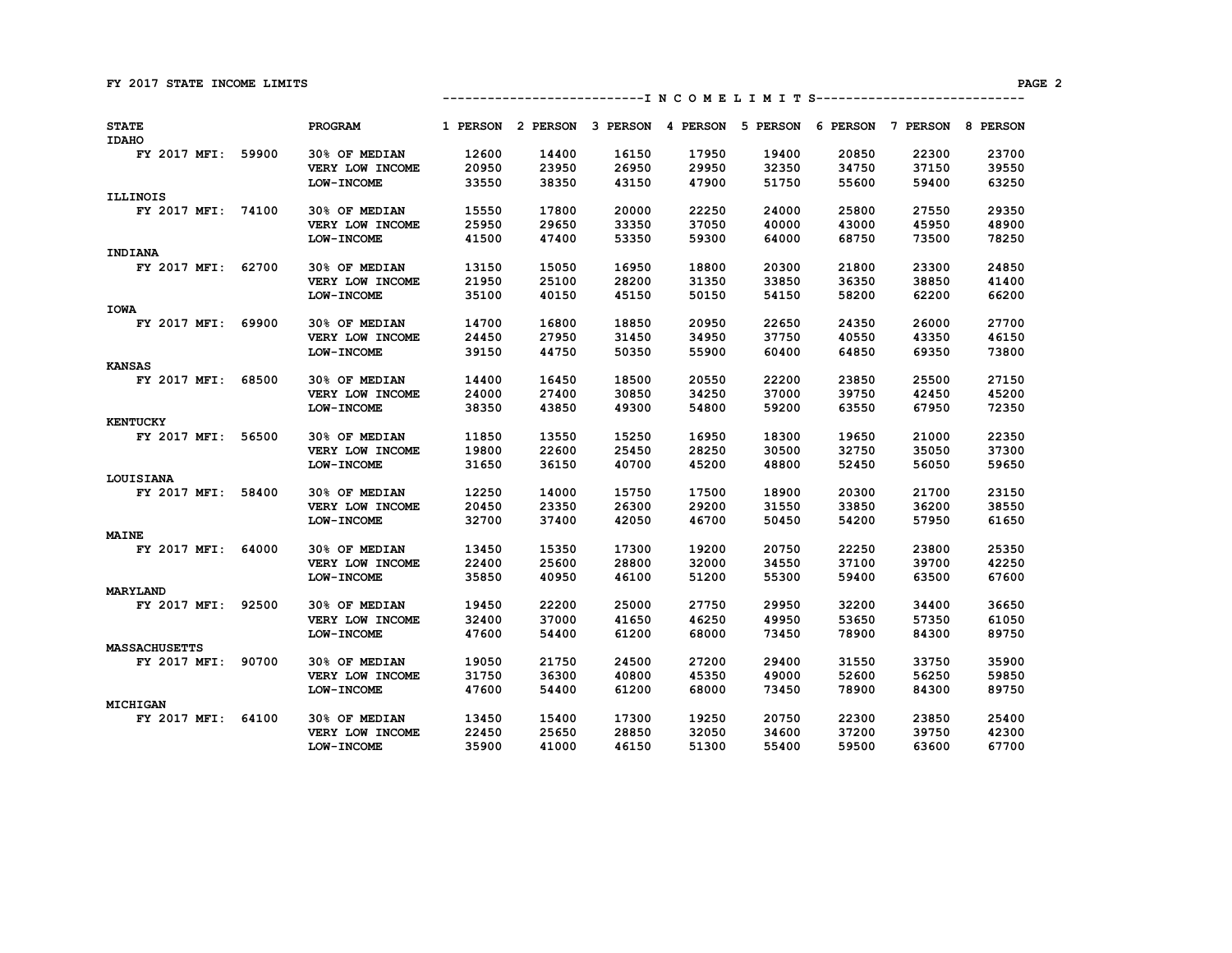**---------------------------I N C O M E L I M I T S----------------------------** 

| <b>STATE</b><br><b>MINNESOTA</b> |       | PROGRAM           | 1 PERSON | 2 PERSON | 3 PERSON | 4 PERSON | 5 PERSON | 6 PERSON | 7 PERSON | 8 PERSON |
|----------------------------------|-------|-------------------|----------|----------|----------|----------|----------|----------|----------|----------|
| FY 2017 MFI:                     | 80400 | 30% OF MEDIAN     | 16900    | 19300    | 21700    | 24100    | 26050    | 28000    | 29900    | 31850    |
|                                  |       | VERY LOW INCOME   | 28150    | 32150    | 36200    | 40200    | 43400    | 46650    | 49850    | 53050    |
|                                  |       | <b>LOW-INCOME</b> | 45000    | 51450    | 57900    | 64300    | 69450    | 74600    | 79750    | 84900    |
| MISSISSIPPI                      |       |                   |          |          |          |          |          |          |          |          |
| FY 2017 MFI:                     | 51800 | 30% OF MEDIAN     | 10900    | 12450    | 14000    | 15550    | 16800    | 18050    | 19250    | 20500    |
|                                  |       | VERY LOW INCOME   | 18150    | 20700    | 23300    | 25900    | 27950    | 30050    | 32100    | 34200    |
|                                  |       | LOW-INCOME        | 29000    | 33150    | 37300    | 41450    | 44750    | 48050    | 51400    | 54700    |
| <b>MISSOURI</b>                  |       |                   |          |          |          |          |          |          |          |          |
| FY 2017 MFI:                     | 63200 | 30% OF MEDIAN     | 13250    | 15150    | 17050    | 18950    | 20500    | 22000    | 23500    | 25050    |
|                                  |       | VERY LOW INCOME   | 22100    | 25300    | 28450    | 31600    | 34150    | 36650    | 39200    | 41700    |
|                                  |       | <b>LOW-INCOME</b> | 35400    | 40450    | 45500    | 50550    | 54600    | 58650    | 62700    | 66750    |
| <b>MONTANA</b>                   |       |                   |          |          |          |          |          |          |          |          |
| FY 2017 MFI:                     | 62600 | 30% OF MEDIAN     | 13150    | 15000    | 16900    | 18800    | 20300    | 21800    | 23300    | 24800    |
|                                  |       | VERY LOW INCOME   | 21900    | 25050    | 28150    | 31300    | 33800    | 36300    | 38800    | 41300    |
|                                  |       | LOW-INCOME        | 35050    | 40050    | 45050    | 50100    | 54100    | 58100    | 62100    | 66100    |
| <b>NEBRASKA</b>                  |       |                   |          |          |          |          |          |          |          |          |
| FY 2017 MFI:                     | 68200 | 30% OF MEDIAN     | 14300    | 16350    | 18400    | 20450    | 22100    | 23750    | 25350    | 27000    |
|                                  |       | VERY LOW INCOME   | 23850    | 27300    | 30700    | 34100    | 36850    | 39550    | 42300    | 45000    |
|                                  |       | <b>LOW-INCOME</b> | 38200    | 43650    | 49100    | 54550    | 58900    | 63300    | 67650    | 72000    |
| <b>NEVADA</b>                    |       |                   |          |          |          |          |          |          |          |          |
| FY 2017 MFI:                     | 62700 | 30% OF MEDIAN     | 13200    | 15100    | 17000    | 18850    | 20400    | 21900    | 23400    | 24900    |
|                                  |       | VERY LOW INCOME   | 22000    | 25150    | 28300    | 31450    | 33950    | 36500    | 39000    | 41500    |
|                                  |       | <b>LOW-INCOME</b> | 35200    | 40250    | 45300    | 50300    | 54350    | 58350    | 62400    | 66400    |
| <b>NEW HAMPSHIRE</b>             |       |                   |          |          |          |          |          |          |          |          |
| FY 2017 MFI:                     | 83100 | 30% OF MEDIAN     | 17450    | 19950    | 22450    | 24950    | 26900    | 28900    | 30900    | 32900    |
|                                  |       | VERY LOW INCOME   | 29100    | 33250    | 37400    | 41550    | 44850    | 48200    | 51500    | 54850    |
|                                  |       | <b>LOW-INCOME</b> | 46550    | 53200    | 59850    | 66500    | 71800    | 77100    | 82450    | 87750    |
| <b>NEW JERSEY</b>                |       |                   |          |          |          |          |          |          |          |          |
| FY 2017 MFI:                     | 91200 | 30% OF MEDIAN     | 19150    | 21900    | 24600    | 27350    | 29550    | 31750    | 33950    | 36100    |
|                                  |       | VERY LOW INCOME   | 31900    | 36500    | 41050    | 45600    | 49250    | 52900    | 56550    | 60200    |
|                                  |       | <b>LOW-INCOME</b> | 47600    | 54400    | 61200    | 68000    | 73450    | 78900    | 84300    | 89750    |
| NEW MEXICO                       |       |                   |          |          |          |          |          |          |          |          |
| FY 2017 MFI:                     | 56400 | 30% OF MEDIAN     | 11850    | 13550    | 15250    | 16900    | 18250    | 19650    | 21000    | 22350    |
|                                  |       | VERY LOW INCOME   | 19750    | 22550    | 25400    | 28200    | 30450    | 32700    | 34950    | 37200    |
|                                  |       | <b>LOW-INCOME</b> | 31600    | 36100    | 40600    | 45100    | 48750    | 52350    | 55950    | 59550    |
| NEW YORK                         |       |                   |          |          |          |          |          |          |          |          |
| FY 2017 MFI:                     | 73400 | 30% OF MEDIAN     | 15400    | 17600    | 19800    | 22000    | 23800    | 25550    | 27300    | 29050    |
|                                  |       | VERY LOW INCOME   | 25700    | 29350    | 33050    | 36700    | 39650    | 42550    | 45500    | 48450    |
|                                  |       | <b>LOW-INCOME</b> | 41100    | 47000    | 52850    | 58700    | 63400    | 68100    | 72800    | 77500    |
| NORTH CAROLINA                   |       |                   |          |          |          |          |          |          |          |          |
| FY 2017 MFI:                     | 59200 | 30% OF MEDIAN     | 12450    | 14200    | 16000    | 17750    | 19200    | 20600    | 22000    | 23450    |
|                                  |       | VERY LOW INCOME   | 20700    | 23700    | 26650    | 29600    | 31950    | 34350    | 36700    | 39050    |
|                                  |       | LOW-INCOME        | 33150    | 37900    | 42600    | 47350    | 51150    | 54950    | 58750    | 62500    |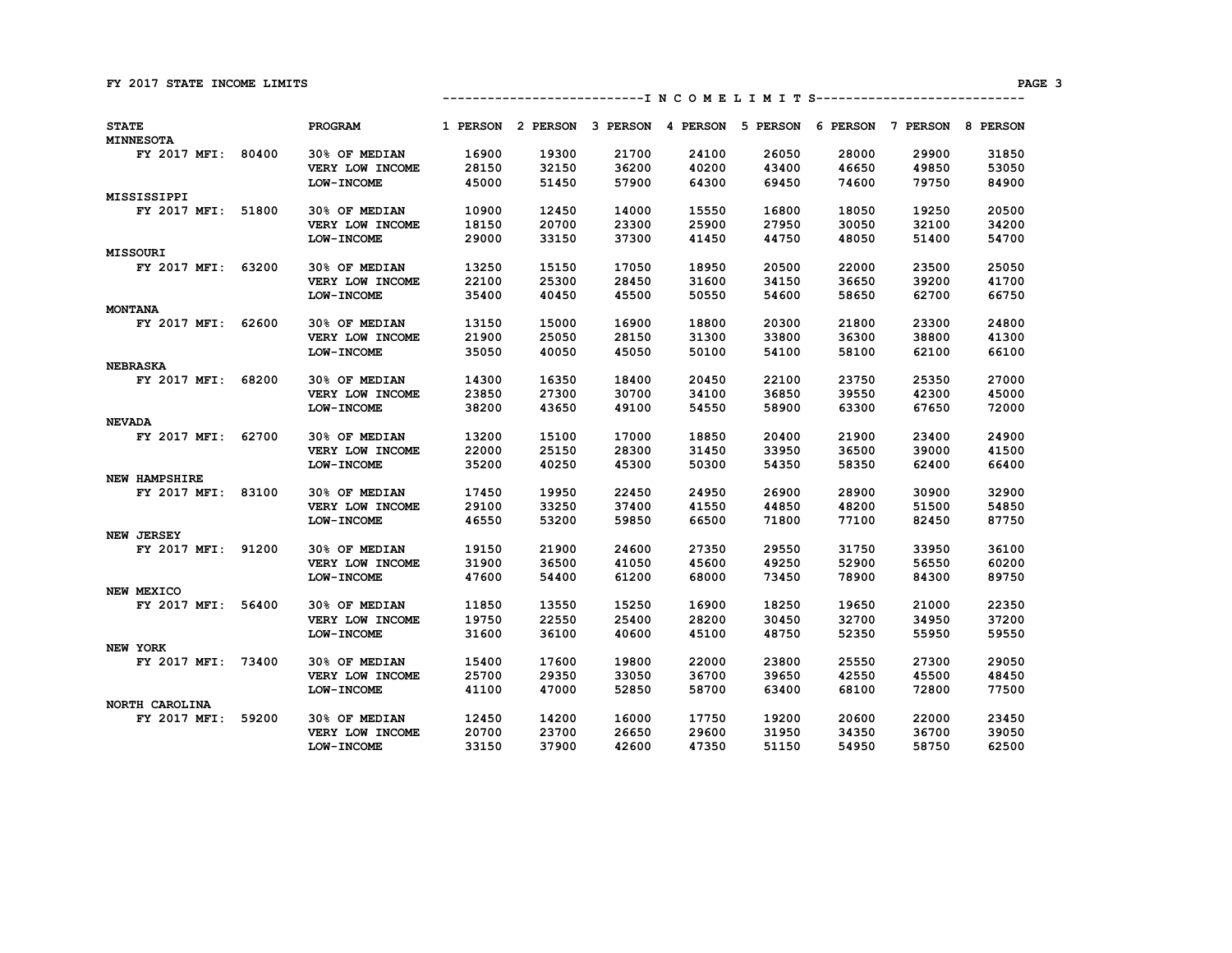|  | ------------------------------- I N C O M E L I M I T S--------------------------- |  |
|--|------------------------------------------------------------------------------------|--|
|--|------------------------------------------------------------------------------------|--|

| <b>STATE</b><br>NORTH DAKOTA |       | PROGRAM           | 1 PERSON | 2 PERSON | 3 PERSON | 4 PERSON | 5 PERSON | 6 PERSON | 7 PERSON | 8 PERSON |
|------------------------------|-------|-------------------|----------|----------|----------|----------|----------|----------|----------|----------|
| FY 2017 MFI: 77600           |       | 30% OF MEDIAN     | 16550    | 18900    | 21300    | 23650    | 25550    | 27400    | 29300    | 31200    |
|                              |       | VERY LOW INCOME   | 27600    | 31500    | 35450    | 39400    | 42550    | 45700    | 48850    | 52000    |
|                              |       | <b>LOW-INCOME</b> | 44150    | 50450    | 56750    | 63050    | 68100    | 73150    | 78150    | 83200    |
| OHIO                         |       |                   |          |          |          |          |          |          |          |          |
| FY 2017 MFI: 64300           |       | 30% OF MEDIAN     | 13500    | 15450    | 17350    | 19300    | 20850    | 22400    | 23900    | 25450    |
|                              |       | VERY LOW INCOME   | 22500    | 25700    | 28950    | 32150    | 34700    | 37300    | 39850    | 42450    |
|                              |       | <b>LOW-INCOME</b> | 36000    | 41150    | 46300    | 51450    | 55550    | 59650    | 63800    | 67900    |
| <b>OKLAHOMA</b>              |       |                   |          |          |          |          |          |          |          |          |
| FY 2017 MFI:                 | 60600 | 30% OF MEDIAN     | 12750    | 14550    | 16350    | 18200    | 19650    | 21100    | 22550    | 24000    |
|                              |       | VERY LOW INCOME   | 21200    | 24250    | 27250    | 30300    | 32700    | 35150    | 37550    | 40000    |
|                              |       | LOW-INCOME        | 33950    | 38800    | 43650    | 48500    | 52350    | 56250    | 60100    | 64000    |
| <b>OREGON</b>                |       |                   |          |          |          |          |          |          |          |          |
| FY 2017 MFI: 64600           |       | 30% OF MEDIAN     | 13550    | 15500    | 17450    | 19400    | 20950    | 22500    | 24050    | 25600    |
|                              |       | VERY LOW INCOME   | 22600    | 25850    | 29050    | 32300    | 34900    | 37450    | 40050    | 42650    |
|                              |       | <b>LOW-INCOME</b> | 36200    | 41350    | 46500    | 51700    | 55800    | 59950    | 64100    | 68200    |
| PENNSYLVANIA                 |       |                   |          |          |          |          |          |          |          |          |
| FY 2017 MFI:                 | 70000 | 30% OF MEDIAN     | 14700    | 16800    | 18900    | 21000    | 22700    | 24350    | 26050    | 27700    |
|                              |       | VERY LOW INCOME   | 24500    | 28000    | 31500    | 35000    | 37800    | 40600    | 43400    | 46200    |
|                              |       | <b>LOW-INCOME</b> | 39200    | 44800    | 50400    | 56000    | 60500    | 64950    | 69450    | 73900    |
| RHODE ISLAND                 |       |                   |          |          |          |          |          |          |          |          |
| FY 2017 MFI:                 | 73500 | 30% OF MEDIAN     | 15450    | 17650    | 19850    | 22050    | 23800    | 25600    | 27350    | 29100    |
|                              |       | VERY LOW INCOME   | 25750    | 29400    | 33100    | 36750    | 39700    | 42650    | 45550    | 48500    |
|                              |       | <b>LOW-INCOME</b> | 41150    | 47050    | 52900    | 58800    | 63500    | 68200    | 72900    | 77600    |
| SOUTH CAROLINA               |       |                   |          |          |          |          |          |          |          |          |
| FY 2017 MFI:                 | 58300 | 30% OF MEDIAN     | 12250    | 14000    | 15750    | 17500    | 18900    | 20300    | 21700    | 23100    |
|                              |       | VERY LOW INCOME   | 20400    | 23300    | 26250    | 29150    | 31500    | 33800    | 36150    | 38500    |
|                              |       | LOW-INCOME        | 32650    | 37300    | 42000    | 46650    | 50350    | 54100    | 57850    | 61550    |
| SOUTH DAKOTA                 |       |                   |          |          |          |          |          |          |          |          |
| FY 2017 MFI: 69000           |       | 30% OF MEDIAN     | 14100    | 16150    | 18150    | 20150    | 21800    | 23400    | 25000    | 26600    |
|                              |       | VERY LOW INCOME   | 23550    | 26900    | 30300    | 33650    | 36350    | 39050    | 41750    | 44400    |
|                              |       | LOW-INCOME        | 37650    | 43050    | 48450    | 53800    | 58150    | 62450    | 66750    | 71050    |
| <b>TENNESSEE</b>             |       |                   |          |          |          |          |          |          |          |          |
| FY 2017 MFI: 57300           |       | 30% OF MEDIAN     | 12050    | 13750    | 15450    | 17200    | 18550    | 19950    | 21300    | 22700    |
|                              |       | VERY LOW INCOME   | 20050    | 22900    | 25800    | 28650    | 30950    | 33250    | 35550    | 37800    |
|                              |       | <b>LOW-INCOME</b> | 32100    | 36650    | 41250    | 45850    | 49500    | 53150    | 56850    | 60500    |
| <b>TEXAS</b>                 |       |                   |          |          |          |          |          |          |          |          |
| FY 2017 MFI: 64800           |       | 30% OF MEDIAN     | 13600    | 15550    | 17500    | 19450    | 21000    | 22550    | 24100    | 25650    |
|                              |       | VERY LOW INCOME   | 22700    | 25900    | 29150    | 32400    | 35000    | 37600    | 40200    | 42750    |
|                              |       | <b>LOW-INCOME</b> | 36300    | 41450    | 46650    | 51850    | 56000    | 60150    | 64300    | 68450    |
| <b>UTAH</b>                  |       |                   |          |          |          |          |          |          |          |          |
| FY 2017 MFI: 71700           |       | 30% OF MEDIAN     | 15050    | 17200    | 19350    | 21500    | 23250    | 24950    | 26650    | 28400    |
|                              |       | VERY LOW INCOME   | 25100    | 28700    | 32250    | 35850    | 38700    | 41600    | 44450    | 47300    |
|                              |       | <b>LOW-INCOME</b> | 40150    | 45900    | 51600    | 57350    | 61950    | 66550    | 71150    | 75700    |